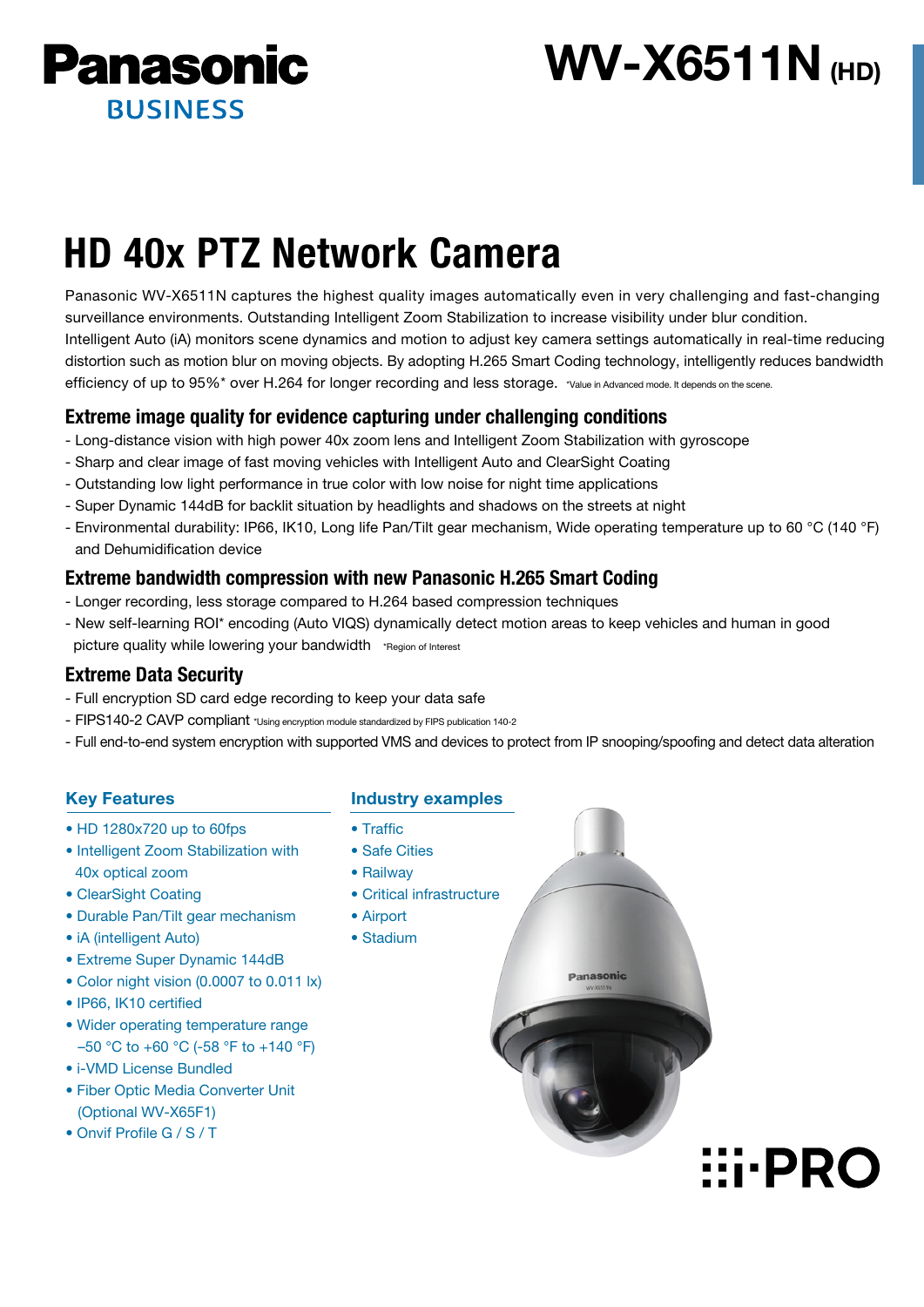#### **Specifications**

|                      | Camera   Image Sensor        |                           | Approx. 1/2.8 type MOS image sensor                                                         |  |  |  |
|----------------------|------------------------------|---------------------------|---------------------------------------------------------------------------------------------|--|--|--|
|                      | Minimum Illumination         |                           | Color: 0.011 lx, BW: 0.005 lx (F1.6, Maximum shutter: Off (1/30s), AGC: 11)                 |  |  |  |
|                      |                              |                           | Color: 0.0007 lx, BW: 0.0003 lx (F1.6, Maximum shutter: max. 16/30s, AGC: 11) <sup>*1</sup> |  |  |  |
|                      | Intelligent Auto             |                           | On / Off                                                                                    |  |  |  |
| <b>Shutter Speed</b> |                              |                           | 1/30 Fix to 1/10000 Fix                                                                     |  |  |  |
|                      |                              |                           | *1/30 Fix to 2/120 Fix is available during 30 fps mode only.                                |  |  |  |
|                      |                              |                           | *1/60 Fix is available during 60 fps mode only.                                             |  |  |  |
|                      | Super Dynamic <sup>*2</sup>  |                           | On / Off, The level can be set in the range of 0 to 31.                                     |  |  |  |
|                      | Dynamic Range                |                           | Max.144 dB (Super Dynamic: On)                                                              |  |  |  |
|                      | Image Settings               |                           | Gain (AGC), White balance                                                                   |  |  |  |
|                      | Image Compensation           |                           | Adaptive black stretch, Back light compensation (BLC), Fog compensation,                    |  |  |  |
|                      |                              |                           | High light compensation (HLC), Digital noise reduction                                      |  |  |  |
|                      | Color/BW (ICR)               |                           | Off / On / Auto1 (Normal) / Auto2 (IR Light) / Auto3 (SCC)                                  |  |  |  |
|                      | Video Motion Detection (VMD) |                           | On / Off. 4 areas available                                                                 |  |  |  |
|                      | Intelligent VMD (i-VMD) *3   |                           | Type4 *Bundled License                                                                      |  |  |  |
|                      | Stabilizer'3                 |                           | On / Off (available only in the 30 fps mode)                                                |  |  |  |
|                      | Privacy Zone                 |                           | Filling/ Pixelate/ Off (up to 32 zones available)                                           |  |  |  |
|                      | Camera Title (OSD)           |                           | On / Off, Up to 20 characters (alphanumeric characters, marks)                              |  |  |  |
| Lens                 | Zoom Ratio                   |                           | 60x HD Extra Optical Zoom<br>40x Optical                                                    |  |  |  |
|                      | Digital (electronic) zoom    |                           | 16x                                                                                         |  |  |  |
|                      | Focal length                 |                           | 4.25 mm - 170 mm {5/32 inches - 6-11/16 inches}                                             |  |  |  |
|                      | Maximum Aperture Ratio       |                           | 1: 1.6 (WIDE) - 1: 4.95 (TELE)                                                              |  |  |  |
|                      | Focus range                  |                           | 3.0 m {9ft 10-1/8 inches} - $\infty$                                                        |  |  |  |
|                      | Angular Field of view        |                           | [16 : 9 mode] Horizontal : 2.1 ° (TELE) - 65 ° (WIDE)                                       |  |  |  |
|                      |                              |                           | Vertical<br>: 1.2 $\degree$ (TELE) – 39 $\degree$ (WIDE)                                    |  |  |  |
|                      |                              |                           | $[4:3 \text{ model Horizontal}: 1.6 \text{ ° (TELE)} - 51 \text{ ° (WIDE)}]$                |  |  |  |
|                      |                              |                           | Vertical : $1.2$ ° (TELE) – 39 ° (WIDE)                                                     |  |  |  |
| Pan/tilt             | Panning Range                |                           | 360° Endless panning                                                                        |  |  |  |
|                      | Panning Speed                |                           | Manual: Approx. 0.065°/s - 120°/s Preset: Up to approx. 300°/s                              |  |  |  |
|                      | <b>Tilting Range</b>         |                           | Operational range : -15° - 195° (level - downward - level)                                  |  |  |  |
|                      |                              |                           | Recommended range : 0° - 180°                                                               |  |  |  |
|                      |                              |                           | Selectable tilting angle: 10 °/ 5 °/ 3 °/ 0 °*4/ -3 °*4/ -5 °*4/ -10 °*4/ -15 °*4           |  |  |  |
|                      | <b>Tilting Speed</b>         |                           | Manual: Approx. 0.065°/s - 120°/s                                                           |  |  |  |
|                      |                              |                           | Preset: Up to approx. 300°/s                                                                |  |  |  |
|                      | <b>Preset Positions</b>      |                           | 256 positions                                                                               |  |  |  |
|                      | Auto Mode                    |                           | Auto track*3/ Auto pan/ Preset sequence/ Patrol                                             |  |  |  |
|                      | Self Return                  |                           | 10 s/ 20 s/ 30 s/ 1 min/ 2 min/ 3 min/ 5 min/ 10 min/ 20 min/ 30 min/ 60 min                |  |  |  |
| <b>Browser</b>       | Camera Control               |                           | Pan/Tilt, Zoom, Focus, Auto mode, Brightness, Preset, AUX,                                  |  |  |  |
| <b>GUI</b>           |                              |                           | Rec. on SD, Log, Viewer software                                                            |  |  |  |
|                      | Audio                        |                           | Mic (Line) Input: On / Off Volume adjustment: Low / Middle / High                           |  |  |  |
|                      |                              |                           | Audio Output : On / Off Volume adjustment : Low / Middle / High                             |  |  |  |
|                      | GIII/                        |                           | English, Italian, French, German, Spanish, Portuguese, Russian,                             |  |  |  |
|                      | Setup Menu Language          |                           | Chinese, Japanese                                                                           |  |  |  |
| Network   Network IF |                              |                           | 10Base-T / 100Base-TX, RJ45 connector                                                       |  |  |  |
|                      | Resolution                   |                           | •1.3 mega pixel [16 : 9] (30/60 fps)                                                        |  |  |  |
|                      | H.265/H.264                  |                           | 1280×720 / 640×360 / 320×180                                                                |  |  |  |
|                      | JPEG (MJPEG)                 |                           | •1.3 mega pixel [4:3] (30 fps mode)                                                         |  |  |  |
|                      |                              |                           | 1280×960 / 800×600 / VGA / 400×300 / QVGA                                                   |  |  |  |
|                      | H.265/                       |                           | Transmission Mode   Constant bit rate / VBR / Frame rate / Best effort                      |  |  |  |
|                      |                              | H.264'5 Transmission Type | Unicast / Multicast                                                                         |  |  |  |
|                      | JPEG                         | Image Quality             | 10 steps                                                                                    |  |  |  |

|         | Network   Smart Coding           | Smart Facial Coding*3 : On(Smart Facial Coding)/ On(AUTO VIQS)/ Off                                                                                                                                                                                        |  |  |  |
|---------|----------------------------------|------------------------------------------------------------------------------------------------------------------------------------------------------------------------------------------------------------------------------------------------------------|--|--|--|
|         |                                  | *Smart Facial Coding is only available with Stream(1).                                                                                                                                                                                                     |  |  |  |
|         |                                  | GOP(Group of pictures) control : On(Advanced)*/ On(Mid)/ On(Low)/ Off                                                                                                                                                                                      |  |  |  |
|         |                                  | *On(Advanced) is only available with H.265.                                                                                                                                                                                                                |  |  |  |
|         | Audio Compression                | G.726 (ADPCM): 16 kbps / 32 kbps, G.711: 64 kbps, AAC-LC'6: 64 kbps / 96 kbps / 128 kbps                                                                                                                                                                   |  |  |  |
|         | Audio transmission mode          | Off / Mic (Line) input / Audio output / Interactive (Half duplex) / Interactive (Full duplex)                                                                                                                                                              |  |  |  |
|         | <b>Supported Protocol</b>        | IPv6: TCP/IP, UDP/IP, HTTP, HTTPS, RTP, FTP, SMTP, DNS, NTP,                                                                                                                                                                                               |  |  |  |
|         |                                  | SNMP, DHCPv6, MLD, ICMP, ARP, IEEE 802.1X, DiffServ<br>IPv4: TCP/IP, UDP/IP, HTTP, HTTPS, RTSP, RTP, RTP/RTCP, FTP,<br>SMTP, DHCP, DNS, DDNS, NTP, SNMP, UPnP, IGMP, ICMP,<br>ARP, IEEE 802.1X, DiffServ<br>Up to 14 users (Depends on network conditions) |  |  |  |
|         |                                  |                                                                                                                                                                                                                                                            |  |  |  |
|         |                                  |                                                                                                                                                                                                                                                            |  |  |  |
|         |                                  |                                                                                                                                                                                                                                                            |  |  |  |
|         | Maximum concurrent access number |                                                                                                                                                                                                                                                            |  |  |  |
|         | SDXC/SDHC/SD                     | H.265 / H.264 recording:                                                                                                                                                                                                                                   |  |  |  |
|         | Memory Card (Option)             | Manual REC / Alarm REC (Pre/Post) / Schedule REC /                                                                                                                                                                                                         |  |  |  |
|         |                                  | Backup upon network failure                                                                                                                                                                                                                                |  |  |  |
|         |                                  | JPEG recording:Manual REC / Alarm REC (Pre/Post) / Backup upon network failure<br>Compatible SDXC/SDHC/SD Memory Card:                                                                                                                                     |  |  |  |
|         |                                  |                                                                                                                                                                                                                                                            |  |  |  |
|         |                                  | Panasonic 2 GB, 4 GB*, 8 GB*, 16 GB*, 32 GB*, 64 GB**, 128 GB**, 256 GB** model                                                                                                                                                                            |  |  |  |
|         |                                  | *SDHC card, ** SDXC card (except miniSD card and microSD card)                                                                                                                                                                                             |  |  |  |
|         | Mobile Terminal Compatibility    | iPad / iPhone, Android™ terminals                                                                                                                                                                                                                          |  |  |  |
|         | <b>ONVIF Profile</b>             | G/S/T                                                                                                                                                                                                                                                      |  |  |  |
| Alarm   | Alarm Source                     | 3 terminals input, VMD alarm <sup>+7</sup> , Command alarm, Audio detection alarm, Auto track alarm                                                                                                                                                        |  |  |  |
|         | <b>Alarm Actions</b>             | SDXC/SDHC/SD memory recording, E-mail notification, HTTP alarm notification,                                                                                                                                                                               |  |  |  |
|         |                                  | Indication on browser, FTP image transfer, Panasonic protocol output                                                                                                                                                                                       |  |  |  |
| Input/  | Audio Input                      | ø3.5 mm stereo mini jack (monaural input)                                                                                                                                                                                                                  |  |  |  |
| Output  |                                  | Input impedance: Approx. 2 kΩ (unbalanced)                                                                                                                                                                                                                 |  |  |  |
|         |                                  | (Applicable microphone : Plug-in power type)                                                                                                                                                                                                               |  |  |  |
|         |                                  | Supply voltage: 4.0 V ±0.5 V                                                                                                                                                                                                                               |  |  |  |
|         | Audio Output <sup>*8</sup>       | ø3.5 mm stereo mini jack (monaural output)                                                                                                                                                                                                                 |  |  |  |
|         |                                  | Output impedance: Approx. 600 $\Omega$ (unbalanced)                                                                                                                                                                                                        |  |  |  |
|         | External I/O Terminals           | ALARM IN1(Alarm input 1/ Black & white input/ Auto time adjustment input),                                                                                                                                                                                 |  |  |  |
|         |                                  | ALARM IN2(Alarm input 2/ ALARM OUT), ALARM IN3(Alarm input 3/ AUX OUT)(x1 for each)                                                                                                                                                                        |  |  |  |
| General | Safety                           | UL (UL60950-1), c-UL (CSA C22.2 No.60950-1), CE, IEC60950-1                                                                                                                                                                                                |  |  |  |
|         | <b>EMC</b>                       | FCC (Part15 ClassA), ICES003 ClassA, EN55032 ClassB, EN55024                                                                                                                                                                                               |  |  |  |
|         | Power Source and                 | AC24 V 3.4 A, Approx. 55 W                                                                                                                                                                                                                                 |  |  |  |
|         | Power Consumption                | PoE+ (IEEE802.3at compliant): DC 54V 470 mA, Approx. 25 W                                                                                                                                                                                                  |  |  |  |
|         |                                  | Tested POE Injector (60 W) : DC 54V 1.0 A, Approx. 50 W                                                                                                                                                                                                    |  |  |  |
|         | <b>Ambient Operating</b>         | -50 °C to +60 °C {-58 °F to +140 °F}                                                                                                                                                                                                                       |  |  |  |
|         | Temperature                      | (AC 24 V/ Tested PoE injector (60 W))                                                                                                                                                                                                                      |  |  |  |
|         |                                  | -30 °C to +60 °C {-22 °F to +140 °F} (PoE+ device)                                                                                                                                                                                                         |  |  |  |
|         |                                  | {Power On range: -30 °C to +60 °C (-22 °F to +140 °F)}                                                                                                                                                                                                     |  |  |  |
|         | Ambient Operating Humidity       | 10 to 100 % (no condensation)                                                                                                                                                                                                                              |  |  |  |
|         | <b>Dehumidification Device</b>   | Rosahl element                                                                                                                                                                                                                                             |  |  |  |
|         | Water and Dust Resistance        | IP66 (IEC60529), Type 4X (UL50), NEMA 4X compliant                                                                                                                                                                                                         |  |  |  |
|         | <b>Shock Resistance</b>          | IK10 (IEC62262)                                                                                                                                                                                                                                            |  |  |  |
|         | Dimensions                       | Maximum ø229 mm × 393 (H) mm {ø9-1/32 inches × 15-15/32 inches (H)}                                                                                                                                                                                        |  |  |  |
|         | Mass (approx.)                   | Approx. 5.2 kg {11.47 lbs}                                                                                                                                                                                                                                 |  |  |  |
|         | Finish                           | Main body<br>:Aluminum die cast, Natural silver                                                                                                                                                                                                            |  |  |  |
|         |                                  | Sunshields<br>:ABS+PC resin coating, Natural silver                                                                                                                                                                                                        |  |  |  |
|         |                                  | Outer fixing screws : SUS (Corrosion-resistant treatment)                                                                                                                                                                                                  |  |  |  |
|         |                                  | :Polycarbonate resin(with ClearSight coating),<br>Dome cover                                                                                                                                                                                               |  |  |  |
|         |                                  | Clear                                                                                                                                                                                                                                                      |  |  |  |

"1 Converted value<br>
"Competer Dynamic function is automatically set off on 60 fps mode.<br>
"2 Super Dynamic function is automatically set off on 60 fps mode.<br>
"3 Stabilizer, Auto track, Smart Facial Coding, i-VMD, can not be

# Appearance



(Multi Cable: Approx.120)(4-3/4")  $3/32"$  Approx.36)(1-13/32") (Multi Cable : Approx.120)(4-3/4") (Network Cable : Vetwork Cable :<br>Approx, 36)(1-13 (Power Cable :<br>Approx.69(2-11/16") Approx.69(2-11/16")  $(300(11-13/16")$  (Power Cable :  $300(11-13/16")$ 

 $\overline{\Gamma}$ 

┱

Ë

Unit : mm (inches)